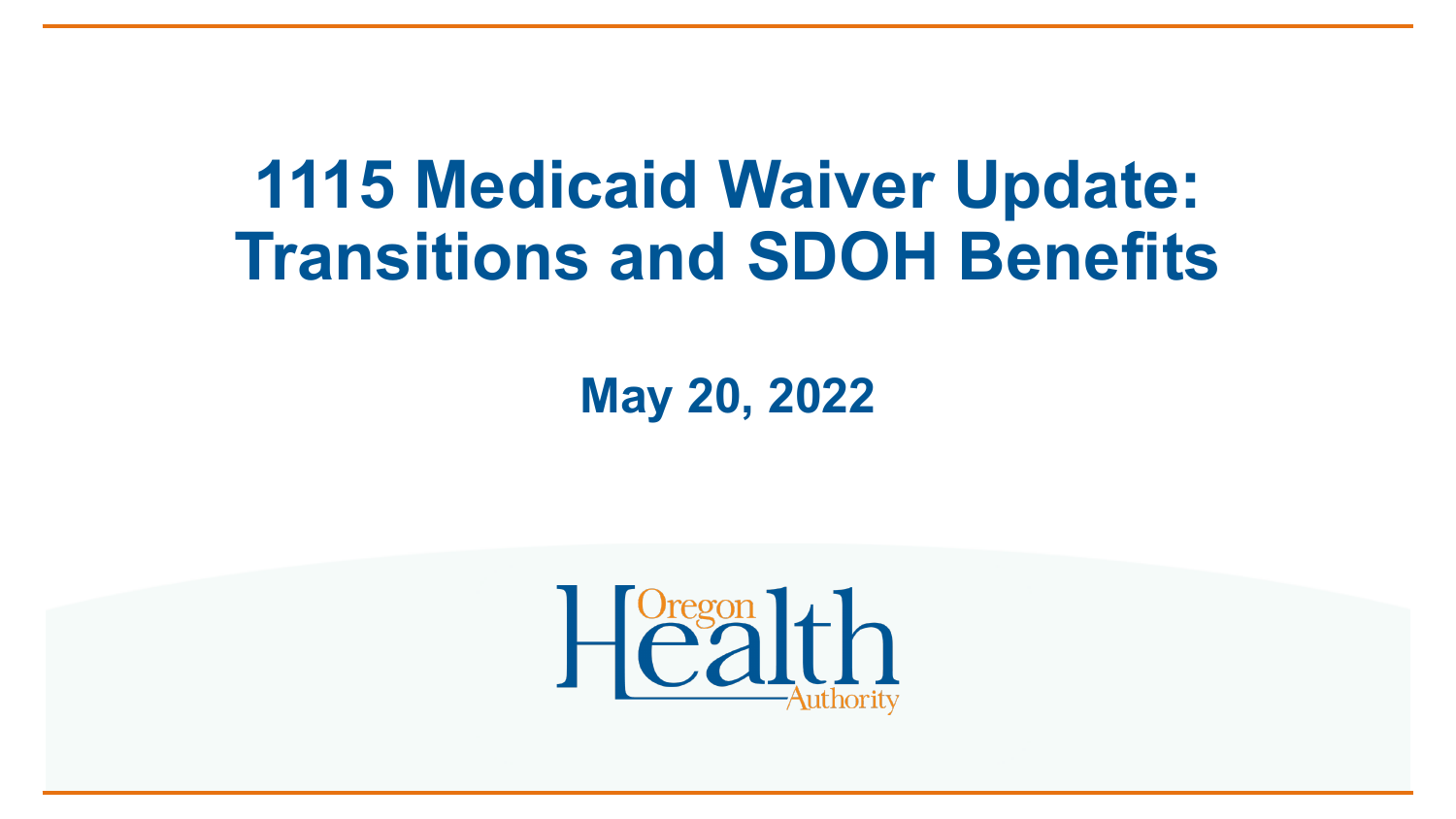

People are eligible for the Oregon Health Plan based on their income or for other reasons.

Federal rules set minimum standards related to eligibility and required benefits. But **states can ask to WAIVE some federal rules** to have more flexibility and offer the Oregon Health Plan to more people and cover more services than usually allowed.

Every five years, Oregon must renew its agreement with the federal government around the Oregon Health Plan – proposing new changes and continuing existing programs. The federal government can accept or reject these proposals.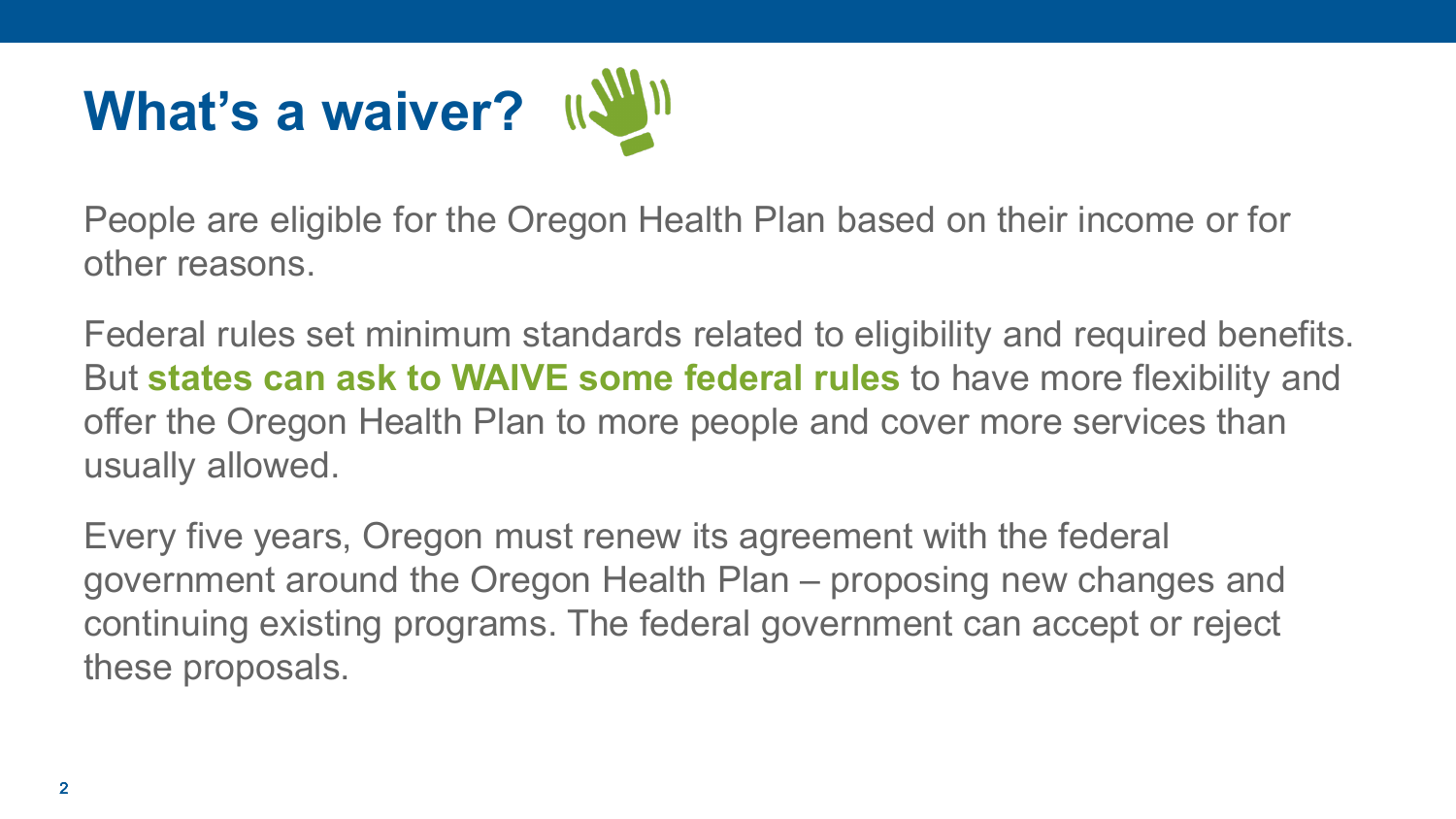### **What is a 1115 Medicaid Waiver?**

An 1115 Demonstration waiver is the broadest type of waiver available under Medicaid.

Under an 1115, states may propose to waive many of the key provisions of the Medicaid statute, including but not limited to:

- Who is covered
- $\checkmark$  What benefits are provided
- $\checkmark$  How much individuals may be charged for cost sharing
- $\checkmark$  How providers will be paid
- $\checkmark$  Must include a formal evaluation of impact.

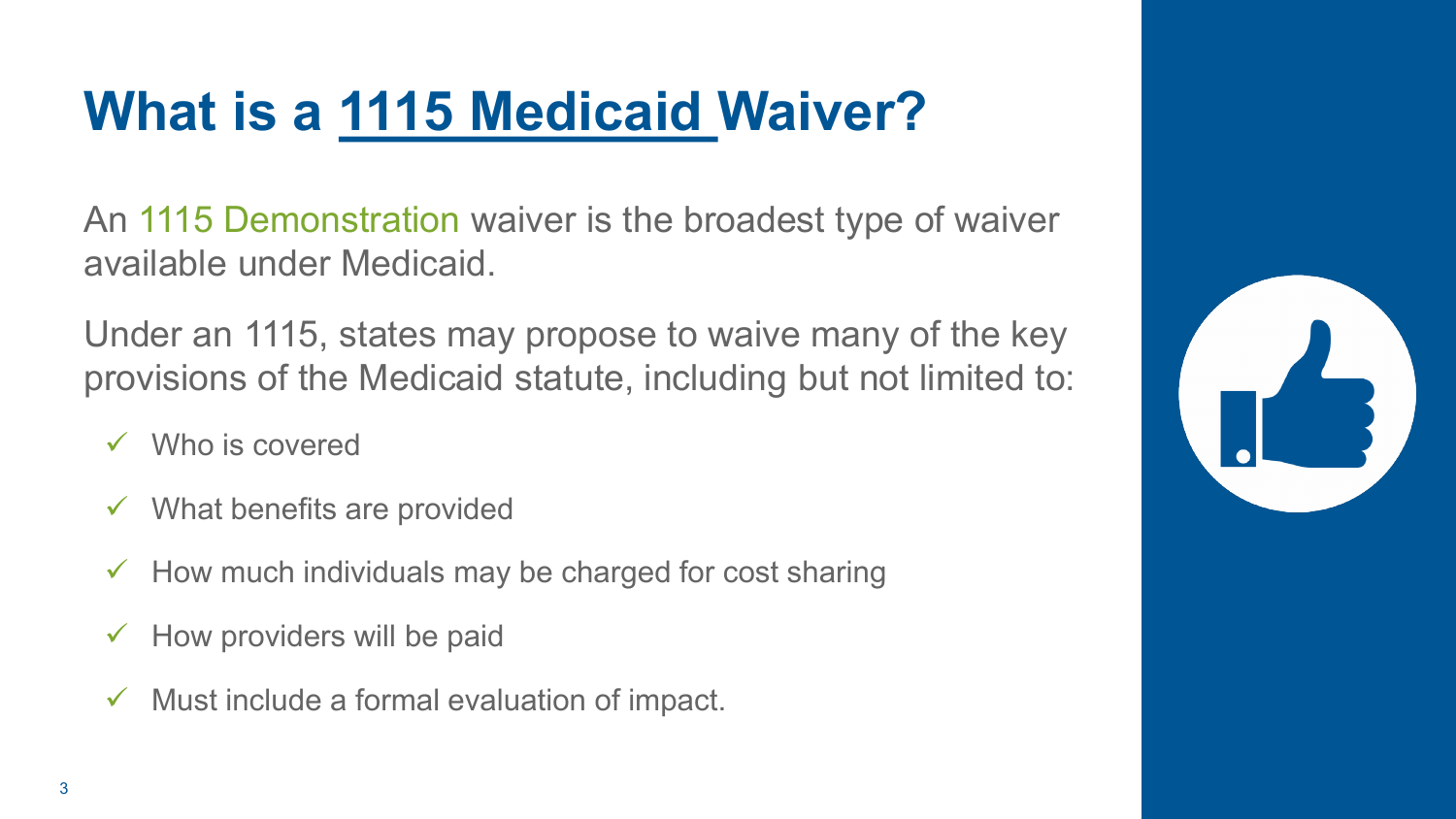### **Timeline: What's to come**

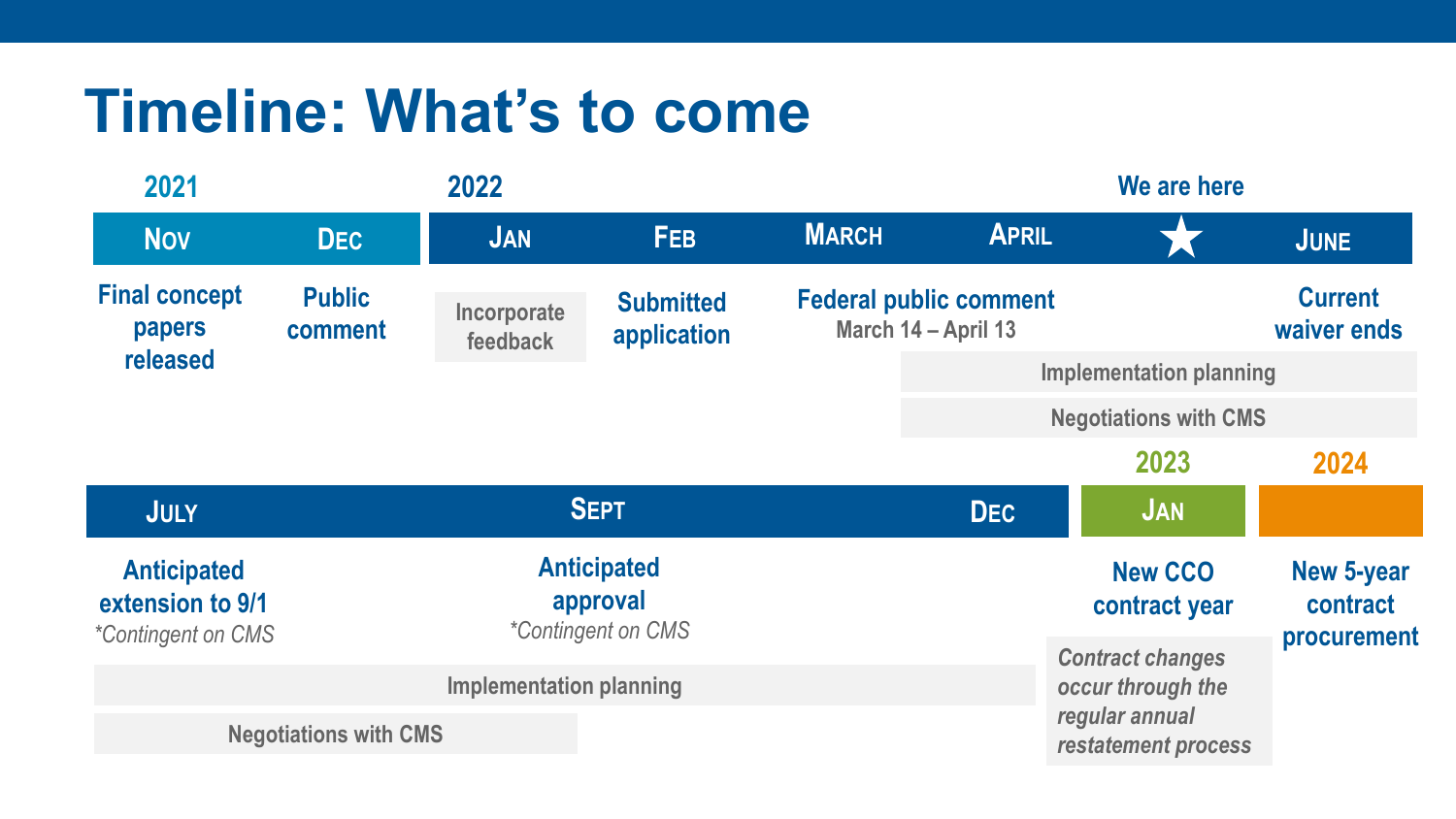

Our policy concepts break down the drivers of health inequities into four actionable sub-goals:







**Improving health outcomes by streamlining transitions**







**Focused health equity investments**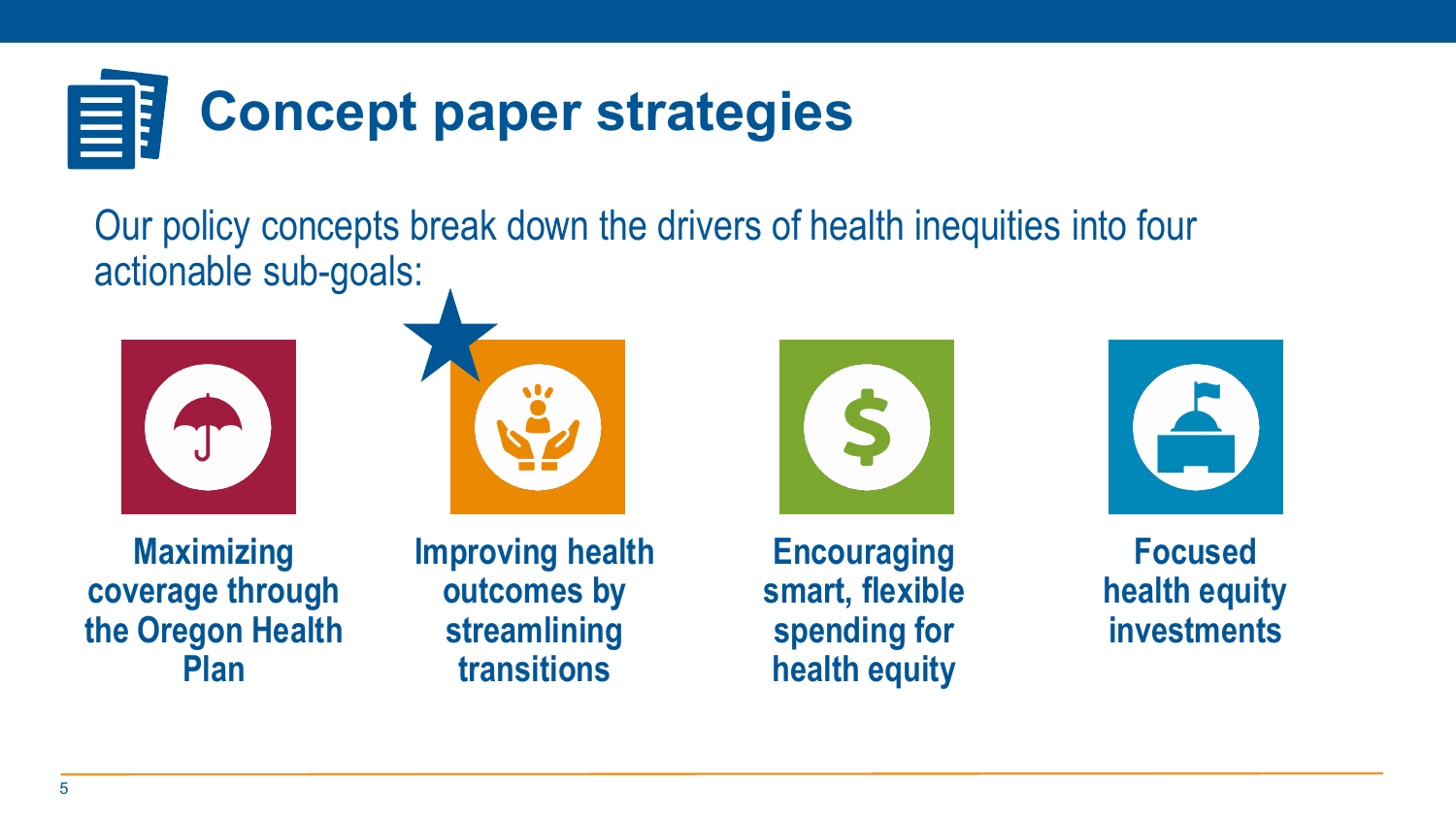

## **Improving Health Outcomes by Streamlining Life and Coverage Transitions**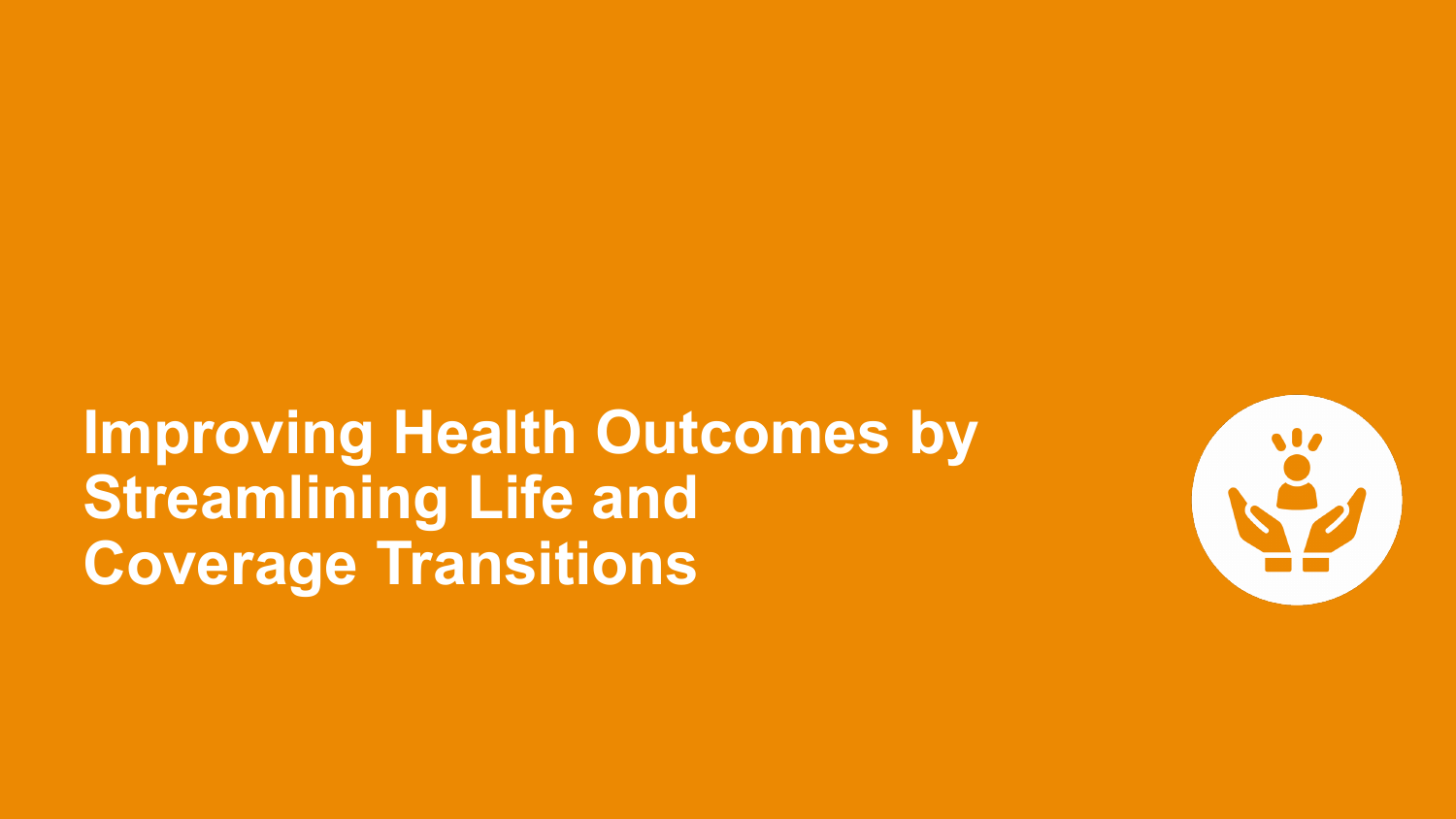#### **Vision**

People have **equitable access** to the services and supports they need to be healthy and well - **especially through times of transition**.

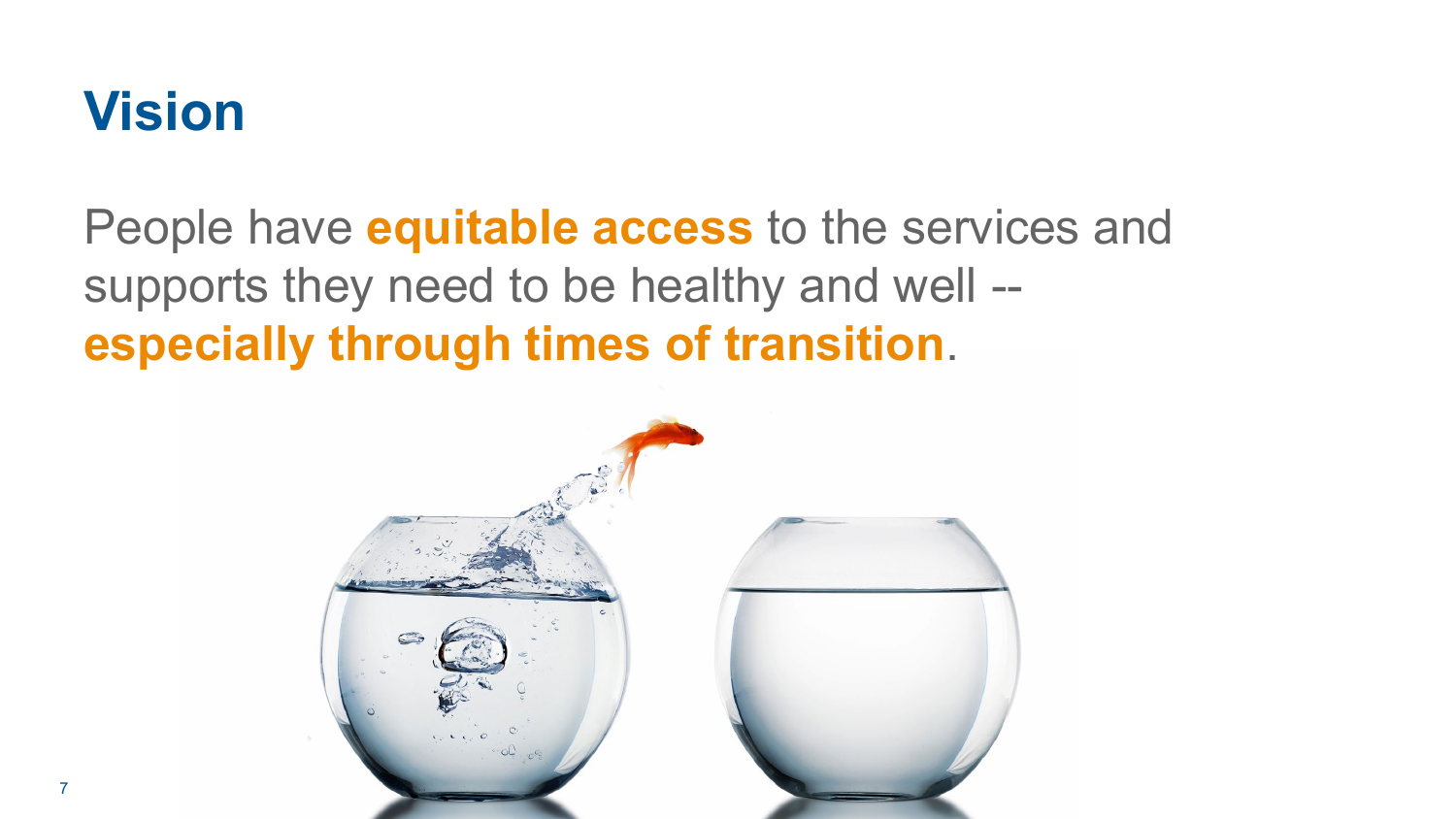Waive federal *eligibility* rules so that people are allowed to have OHP coverage…

1. When they're in prison, jail or local corrections, juvenile corrections, the Oregon State Hospital, psychiatric residential treatment

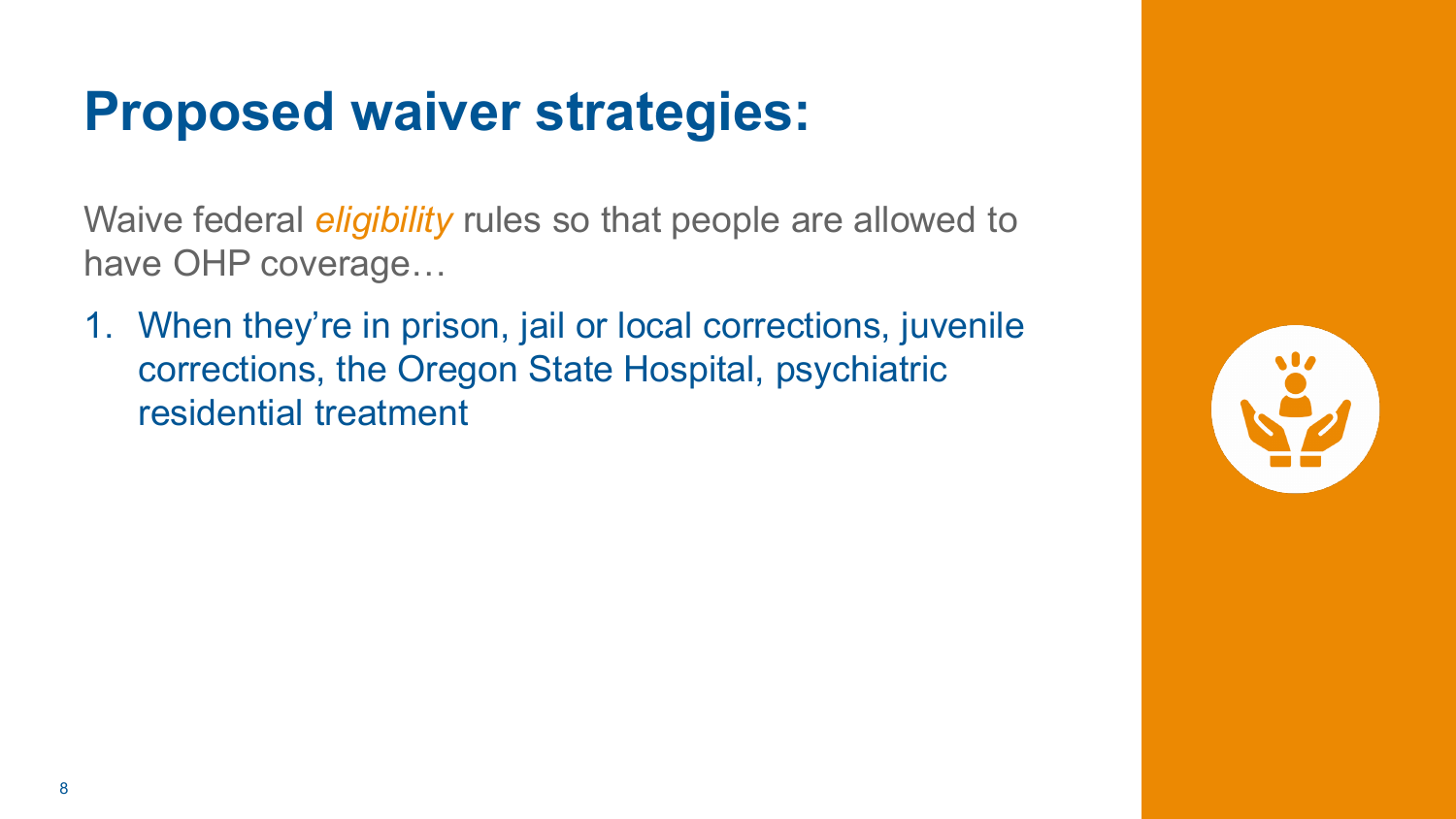Waive federal *eligibility* rules so that people are allowed to have OHP coverage…

- 1. When they're in prison, jail or local corrections, juvenile corrections, the Oregon State Hospital, psychiatric residential treatment
- 2. Up to age 26 for Youth with Special Health Care Needs

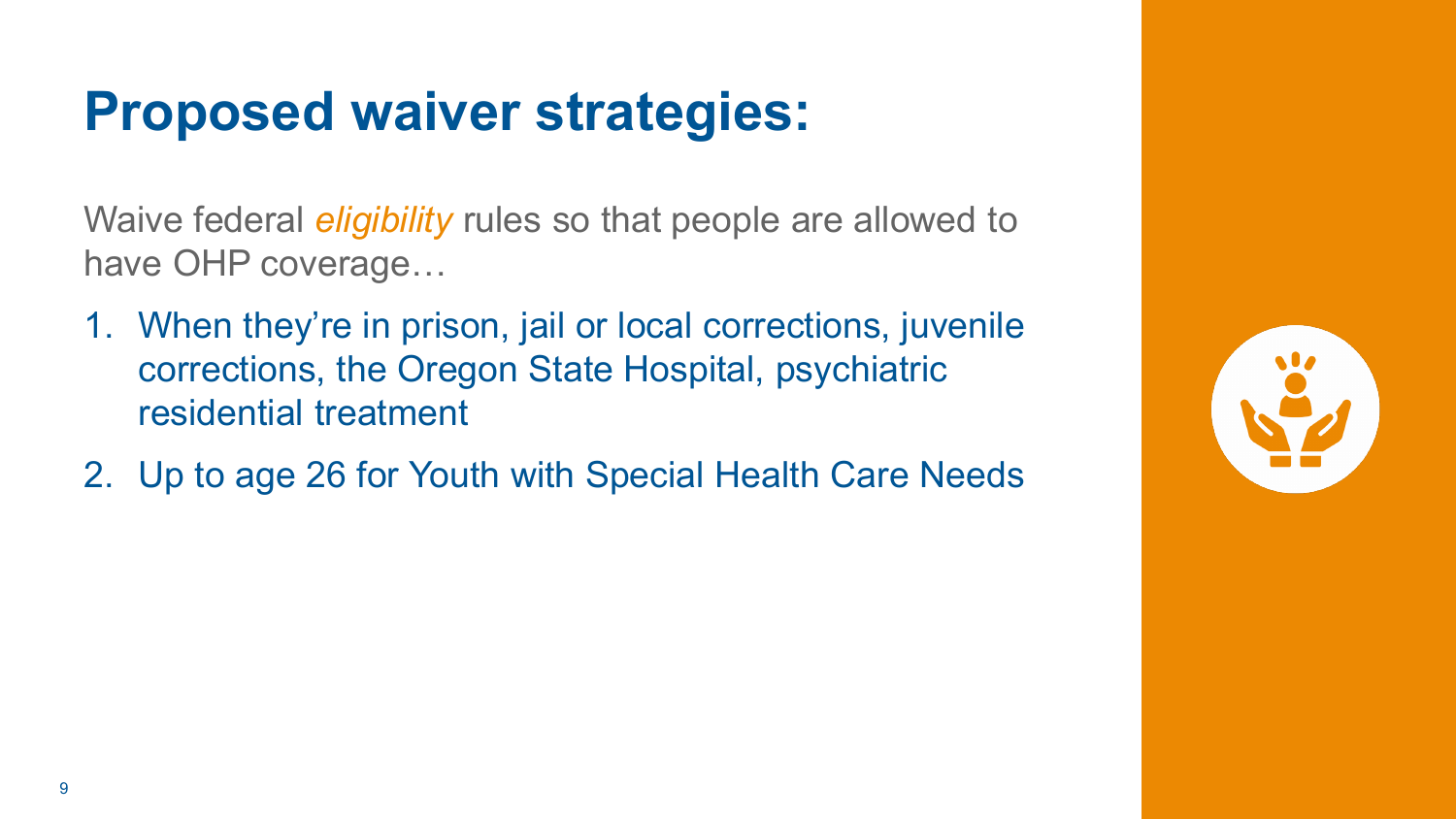Waive federal *covered services* rules…

3. So that OHP members who are experiencing major life transitions can have social supports

#### *Major life transitions include things like*

Becoming homeless

Getting out of jail or prison

Entering or leaving foster care

Leaving the Oregon State Hospital

#### *Social supports include things like*

**Housing** 

**Transportation** 

Food assistance

Employment supports

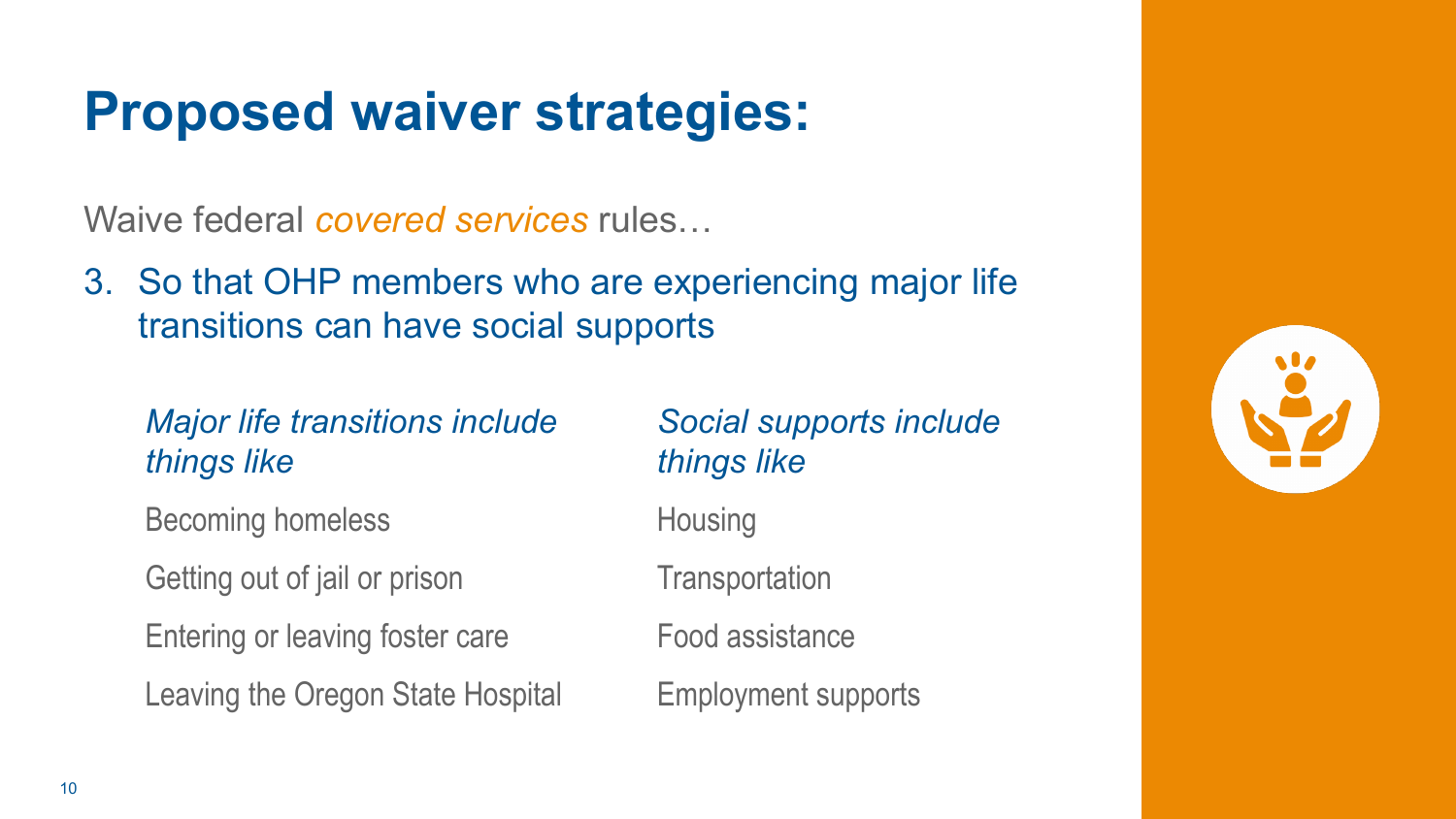### **Examples of social supports:**

**Housing:** Rental assistance or temporary housing, Home and community-based services, Pre-tenancy and tenancy support services, Housing-focused navigation and/or case manager

**Transportation:** Health-related non-medical transportation, Linkages to existing transportation resources, Payment for transportation to support access to SDOH services, Health-related non-medical transportation services in addition to Non-Emergency Medical Transportation

**Food assistance:** Links to community-based food resources, Nutrition and cooking education, Fruit and vegetable prescriptions and healthy food boxes/meals, Medically tailored meal delivery

**Employment supports:** Person-centered employment planning support, Individualized job development and placement, Mentoring, Transportation

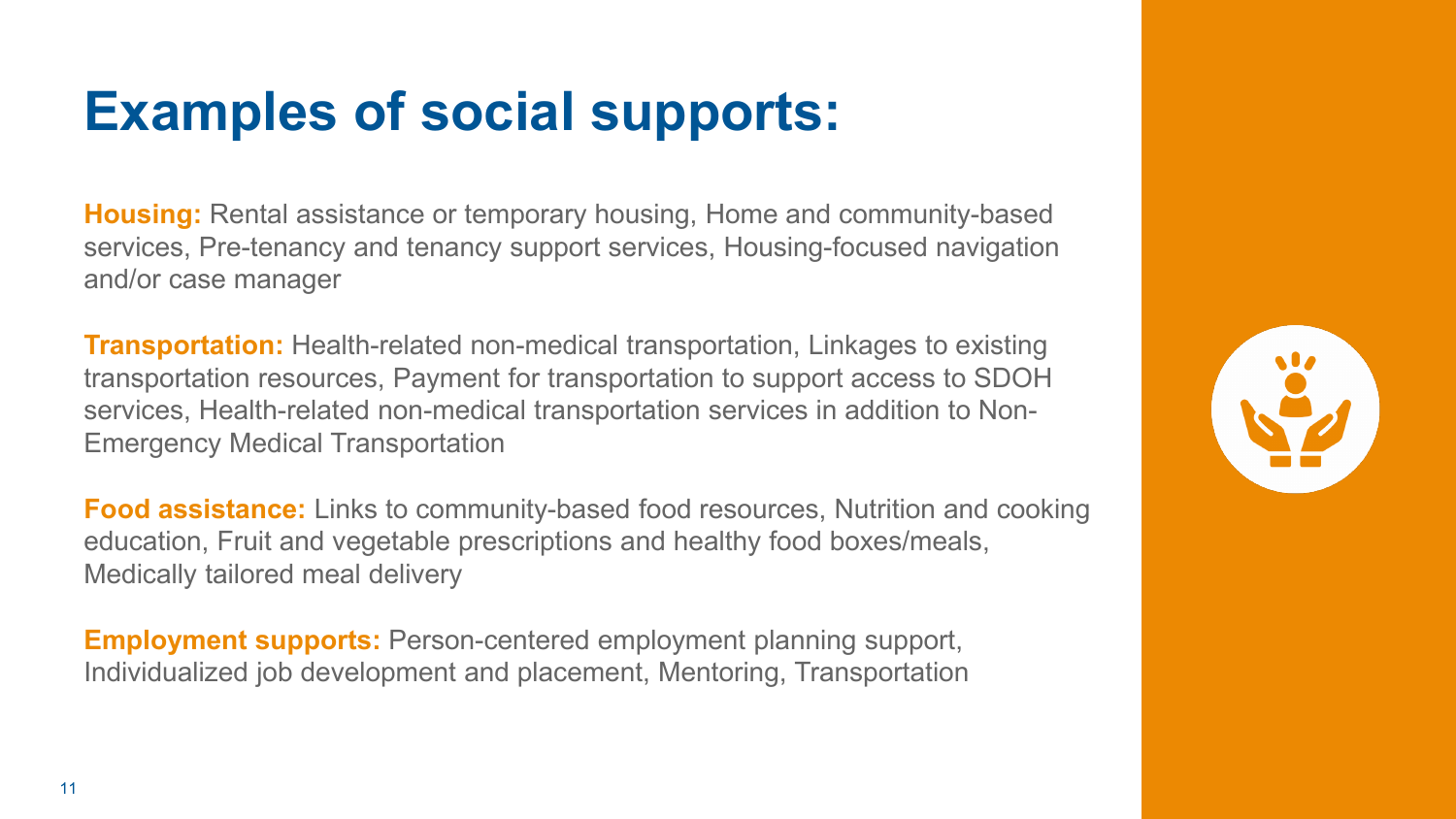Waive federal *covered services* rules so that…

4. People with OHP can use more types of providers outside the medical model (like Traditional Health Workers and Peer Support Specialists)

*And request federal funding so that*…

- 5. Services are available to support people during disruptive transitions
- 6. Child Welfare can meet medical necessity for psychiatric residential treatment services for children in custody of the state

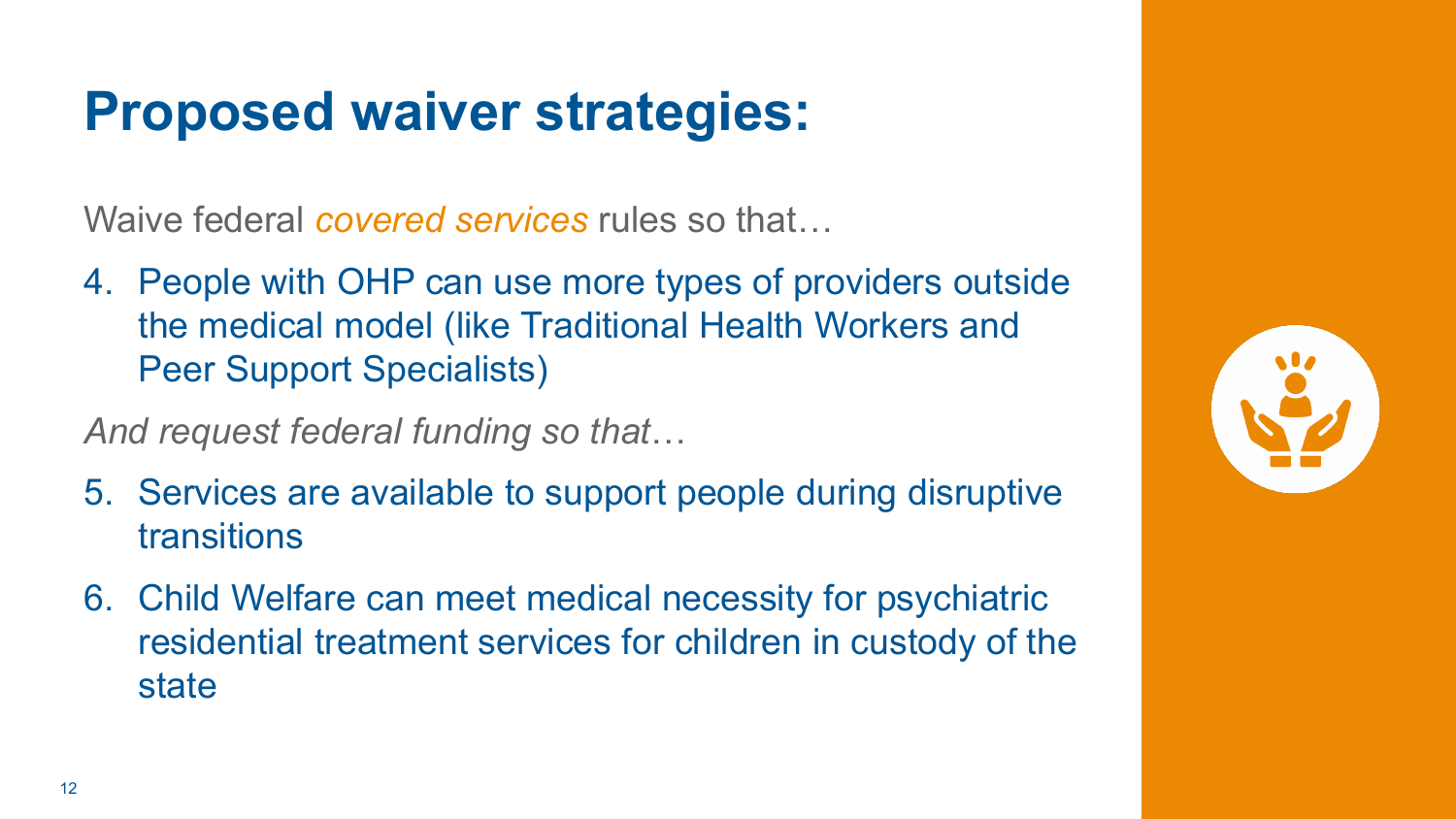# **What this means for Medicaid members**

Under the new waiver, **OHP members will get to keep coverage, care, and services, in more situations.** Some of these situations include:

- Leaving Oregon State Hospital, other psychiatric residential facilities, jails, juvenile corrections, or prison.
- Youth with Special Health Care Needs will get to keep their coverage until age 26 instead of losing it at 18.
- People who experience extreme weather events will have supports.
- Youth in foster care or who are transitioning out of foster care
- Elderly adults who have both Medicaid and Medicare health insurance